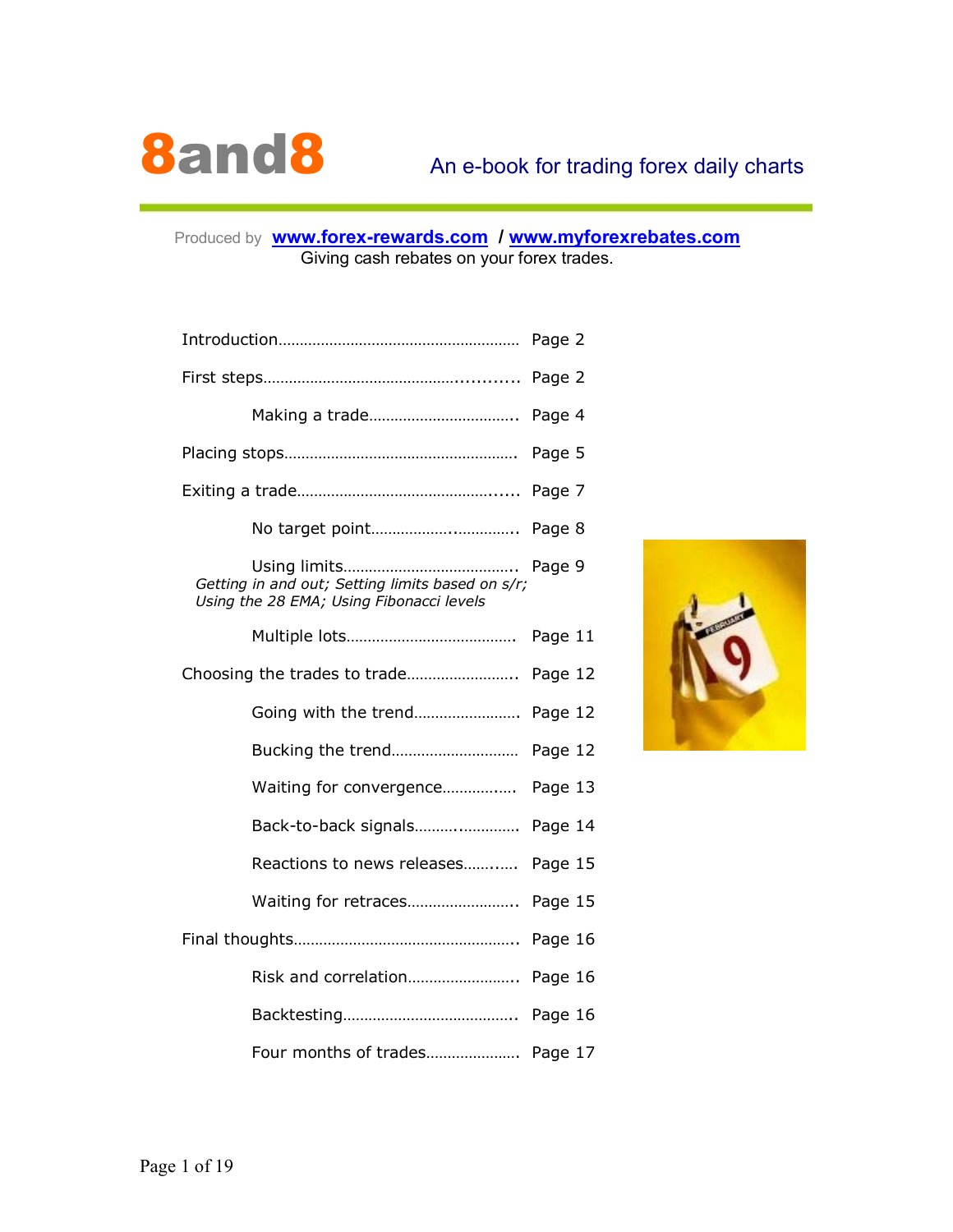# **Introduction**

This e-book aims to outline a simple method of using daily charts to profit from forex. Why daily charts? Using the dailies allows the trader to work trading into his daily routine, being able to assess every opportunity but stopping the charts from taking over his life. In short, a tradable system for people living in the real world.

The following pages merely provide guidelines for taking and exiting trades. This book comes with no guarantees, no promises. Trades are made at your own risk and the author of this e-book is not liable for any losses you may incur. Forex is a high risk enterprise, you may lose all of your money and you should only trade with money you can afford to lose.

This e-book is produced by www.forex-rewards.com. We offer cashback (rebates) on all your forex trades with FXCM, Gain Capital (Forex.com), North Finance and One World Forex. The cash is paid into your bank or PayPal account every 2 or 6 months and the average payment is over \$1000 per year. Joining up takes little effort and carries no risk or hidden charges. Click on the link for more information.

The 8and8 method is centred on the Fozzy method and you can visit that thread here at www.forexfactory.com/showthread.php?t=7984. My thanks go to all the traders on the thread who have shared their ideas and thoughts.

# **First steps**

I use Metatrader4 for my charts. They are free and incredibly user friendly. Downloads can be found at any MT4 broker, just sign up for a demo account. A nonexpiring account can be found www.northfinance.com/eng/open-demo-account/ at North Finance's site.

So we have our charts. Now we want to set up the method. First, make sure you are looking at the daily (D1). Open the navigator and expand the "Indicators" sub-root (see Fig 1). We want to put an 8-period RSI (Relative Strength Index) on the chart (see Fig 2). Next drag the Moving Average icon onto the RSI window and set it as an 8-period EMA (Exponential Moving Average) (see Fig 3 for settings details).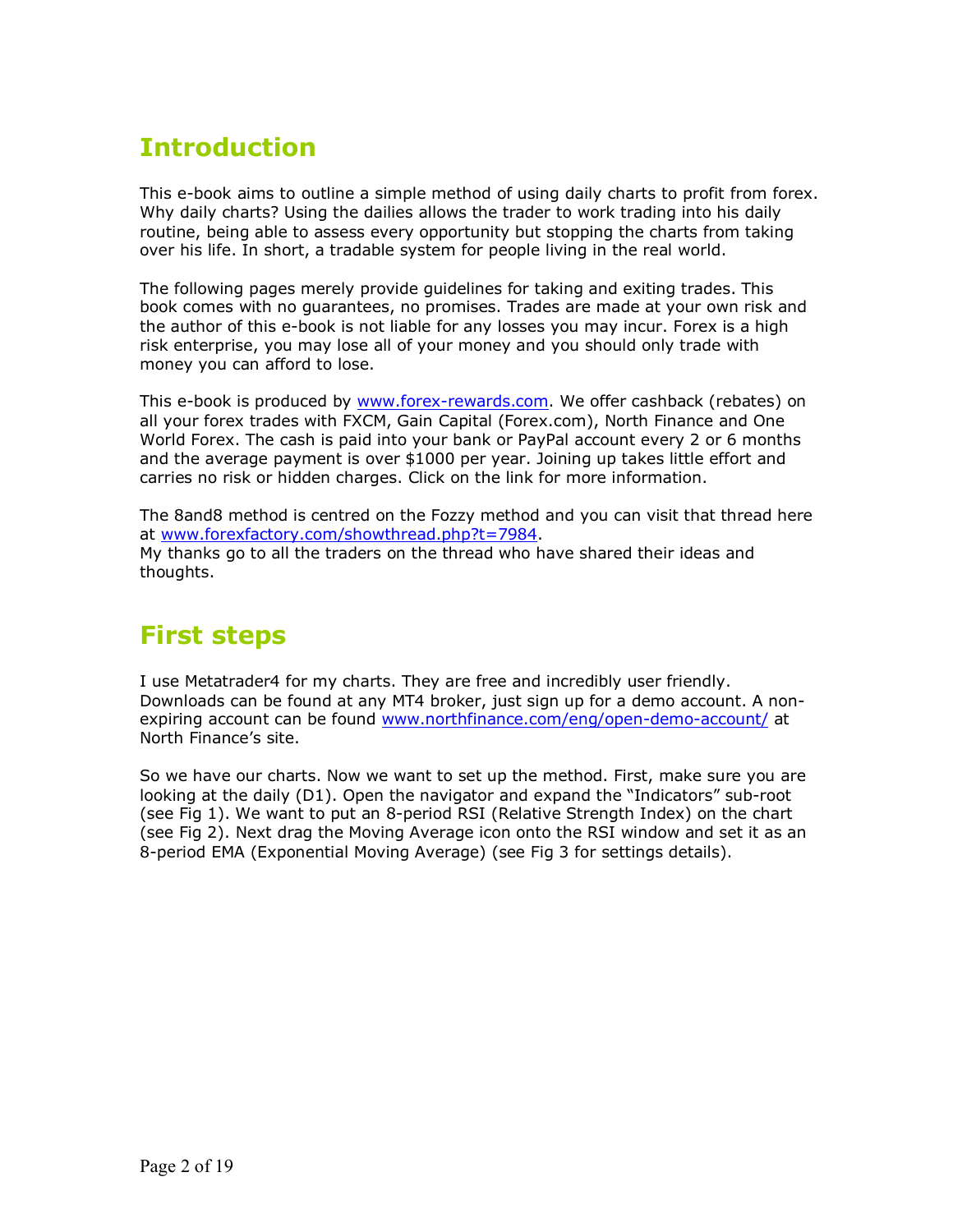| File<br>View<br>Wir<br>Insert<br>Charts<br>Tools                                              | <b>Relative Strength Index</b> |                       |                                  |            |                                                                                                                                |                          |
|-----------------------------------------------------------------------------------------------|--------------------------------|-----------------------|----------------------------------|------------|--------------------------------------------------------------------------------------------------------------------------------|--------------------------|
| 固<br>ш<br>Ŷo.<br>ĸ                                                                            | Parameters                     |                       | Levels Visualization             |            |                                                                                                                                |                          |
| Navigator<br>Navigator                                                                        | ,                              |                       |                                  |            | Period: 8                                                                                                                      |                          |
| 码<br>MT4NF<br>Accounts                                                                        |                                |                       | Apply to:                        | Close      |                                                                                                                                | Y                        |
| <b>Indicators</b><br><b>Expert Advisors</b>                                                   |                                | Style:                | <b>FireBrick</b><br>v            |            |                                                                                                                                |                          |
| Custom Indicators<br>Scripts<br>马                                                             |                                |                       | Fixed minimum $\boxed{\smile}$ 0 |            | 100<br>Fixed maximum V                                                                                                         |                          |
| Fig 1                                                                                         | Fig 2                          |                       |                                  | OK         | Cancel                                                                                                                         | Reset                    |
| DUID PUWEI<br>Commodity Channel Index<br>DeMarker<br>Envelopes                                |                                | <b>Moving Average</b> | Parameters Levels Visualization  |            |                                                                                                                                | $\overline{\phantom{a}}$ |
| Force Index<br>Fractals                                                                       | . ó                            |                       |                                  | Period: 8  | Shift: 0                                                                                                                       |                          |
| Gator Oscillator<br>Ichimoku Kinko Hyo                                                        |                                |                       |                                  | MA method: | Exponential                                                                                                                    |                          |
| <b>MACD</b><br>Market Facilitation Index                                                      |                                |                       |                                  | Apply to:  | Close<br>Close                                                                                                                 |                          |
| Momentum<br>RSI(8) 31.4481<br>Money Flow Index                                                |                                |                       | Style:<br>Green                  | v          | <b>Open</b><br>High<br>Low                                                                                                     |                          |
| Moving Average<br><b>Oscilator</b><br>On Balance Volume<br><b>H</b> g <sub>arabolic</sub> SAR |                                |                       |                                  |            | Median Price (HL/2)<br>Typical Price [HLC/3]<br>Weighted Close (HLCC/4)<br>Previous Indicator's Data<br>First Indicator's Data |                          |

Next step is to put an ATR (Average True Range) figure in the window (see Fig 4). Note: We only want the ATR value, not the graph so color should be set to "none". Finally, add a 28-period EMA to the main chart window so your chart should look like Fig 5.

| Alligator                   |              | <b>Average True Range</b> |             |                      |    |                      |       |
|-----------------------------|--------------|---------------------------|-------------|----------------------|----|----------------------|-------|
| Average Directional Movemer |              |                           |             |                      |    |                      |       |
| Average True Range          |              | Parameters                |             | Levels Visualization |    |                      |       |
| Awesome Oscillator          |              |                           |             |                      |    |                      |       |
| <b>Bears Power</b>          |              |                           |             |                      |    | Period: 20           |       |
| Bollinger Bands             |              |                           |             |                      |    |                      |       |
| <b>Bulls Power</b>          |              |                           |             |                      |    |                      |       |
| Commodity Channel Index     | RSI@ 31.4481 |                           |             |                      |    |                      |       |
| <b>DeMarker</b>             |              |                           | Style: None |                      | v  |                      |       |
| Envelopes                   |              |                           |             |                      |    |                      |       |
| Force Index                 |              |                           |             | Fixed minimum        |    | Fixed maximum<br>110 |       |
| Fractals                    |              |                           |             |                      |    |                      |       |
| Gator Oscillator Fig 4      |              |                           |             |                      | OK | Cancel               | Reset |

To avoid having to set up charts yourself, you can find a template at www.forexrewards.com/resources. Download the file and put it in c:\program files\*your metatrader4 directory*\templates.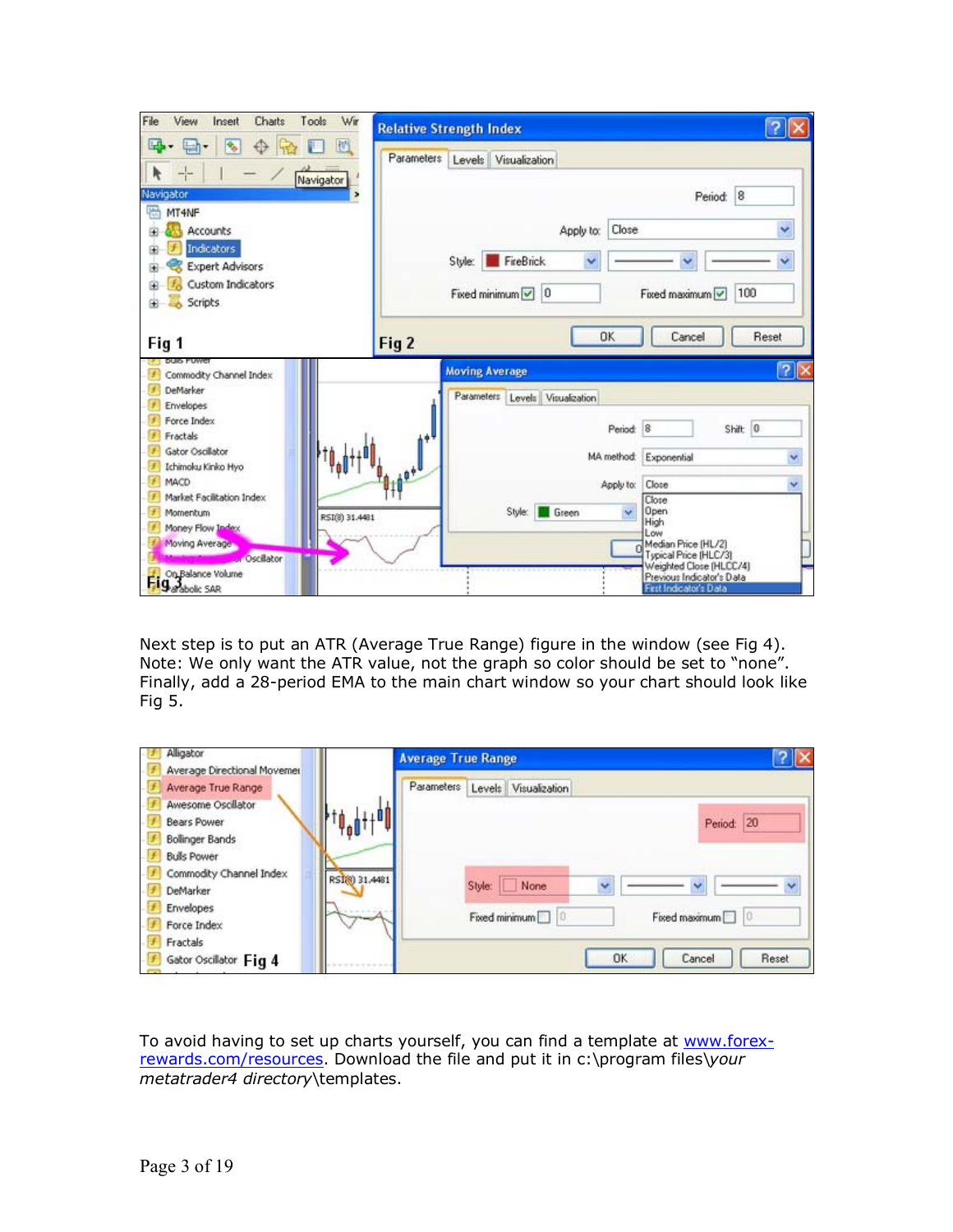

A brief overview of the RSI indicator and related topics can be found at www.investopedia.com/terms/r/rsi.asp

# **Making a trade**

So let's look at making our first trade.

The rules we set for entry are very simple. We look for when the RSI crosses its moving average. Fig 6 illustrates when a trade is on. We BUY when RSI crosses the moving average from below (green box and line) and SELL when it crosses from above (blue box and line). It is vital to note that a cross is only validated after the daily candle has closed. We don't take a trade on the day when the cross has formed as it may disappear later in the day.

**We enter the trade as soon as the new candle is formed i.e. at the opening price.**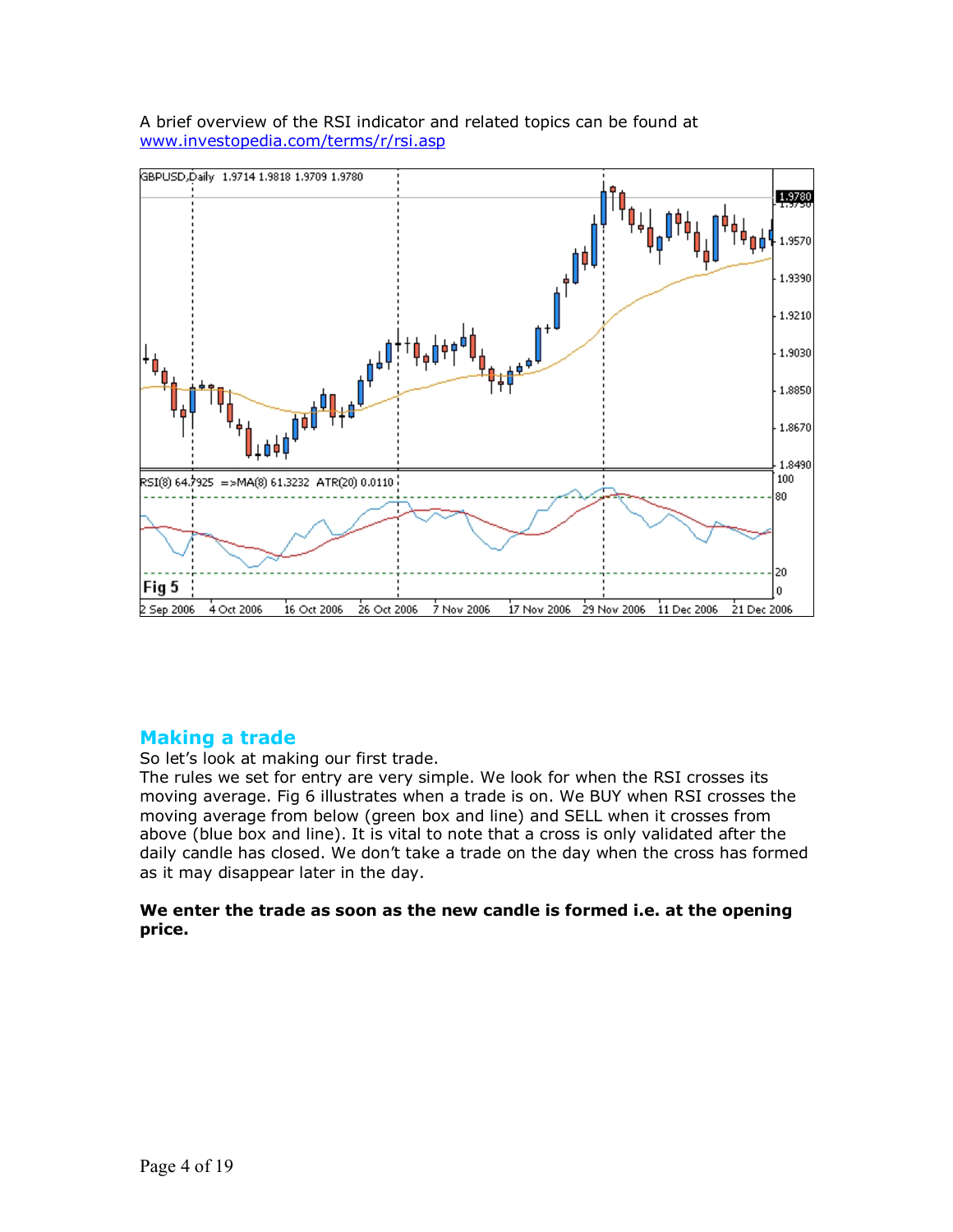

Daily candles (or bars) close at slightly different times depending on which broker you are using (the broker you downloaded the charts from). The link in this e-book uses North Finance's charts where the daily candle closes at 10pm GMT. Others might close at 11pm or midnight GMT. To find out when your new daily candle forms, go to the one minute chart (1M) and look at the latest candle's time. Let's say that time is 15:30. This means you have 8½ hours to wait for the next daily candle and confirmation if you have a signal to trade or not.

It's also important to note that your charts should not give a "Sunday candle" i.e. a separate candle for the first few hours of the market opening for the new week. This skews the crossover data. If you get a Sunday candle, download a new chart package from a different MT4 broker.

Since the actual method is quite simple, the main focus of this e-book deals with where to place stop losses, ways to exit a trade and selecting the best trade set ups.

# **Placing stops**

Stop losses are vital if we are to protect our capital and live to trade another day. So where do we put them? At which point do we think "OK, I was wrong, this trade is dead, forget it and move on."?

#### *There are a few options to look at.*

One, and a powerful one which has proved very effective for me, is using a percentage of the ATR (Average True Range). The ATR shows numerically how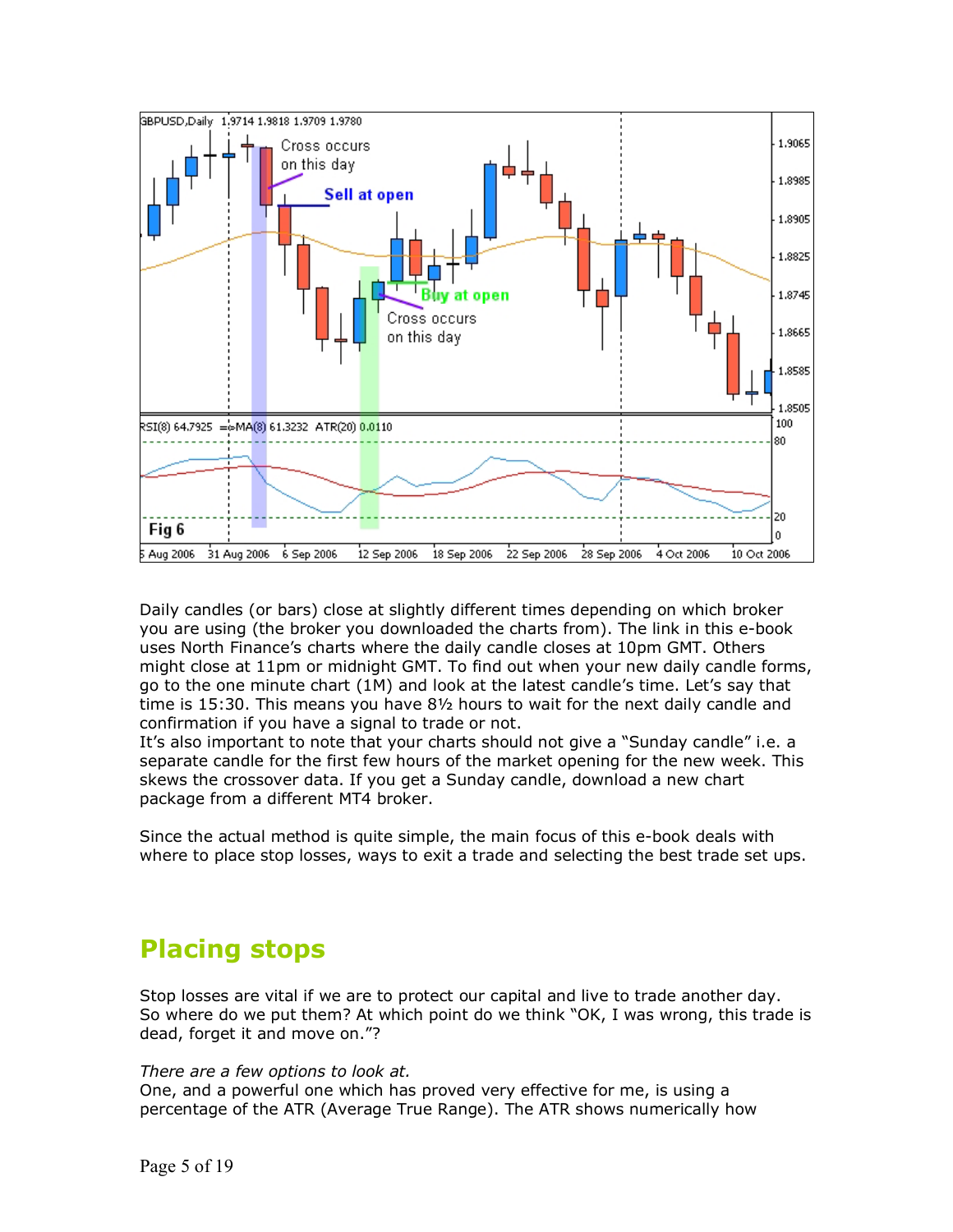volatile a currency has been recently. A small ATR (30-50 pips) shows the daily ranges have been small, this currency pair is moving very little. A higher ATR (100- 200 pips) shows a currency pair on a rollercoaster ride, either in a strong trend or ranging wildly.

Obviously for a high ATR we need a bigger stop to give the trade some room to breathe. I mostly use a stop of 70% ATR(20). Look at Fig 7 to see a stop calculation in action.



Another method for choosing a relevant stop level is simple price analysis. What levels has the price action reacted to recently? We could simply use yesterday's high/low as our stop, reasoning that if the price didn't move beyond that level yesterday, it could have a hard time doing it today. Make sure to add a buffer of 5- 10 pips in case price moves to the exact level of the previous day – we don't want to get taken out for the sake of 1-2 pips.

The drawback of this method is the stops may be very large, exposing us to greater risk if we keep the same trade size, or may even be too small, making "no sense". Common sense plays a big part here. If our 70% ATR stop is only a few pips shy of yesterday's extreme, we may as well increase the stop to that level and give ourselves more chance of staying in the trade.

One strong indicator of a good stop level is a double or triple top/bottom (see Fig 8). The more price has bounced off a certain level the more important that level is. We certainly don't want to be placing our stops inside those important levels if we can help it. This is basic price analysis and more study of these patterns will, in my opinion, greatly enhance the chances for successfully trading the 8and8 method. It is outside the scope of this book but good information can easily be found online with a basic Google search of "candlestick patterns". Further basic patterns are discussed later in this e-book.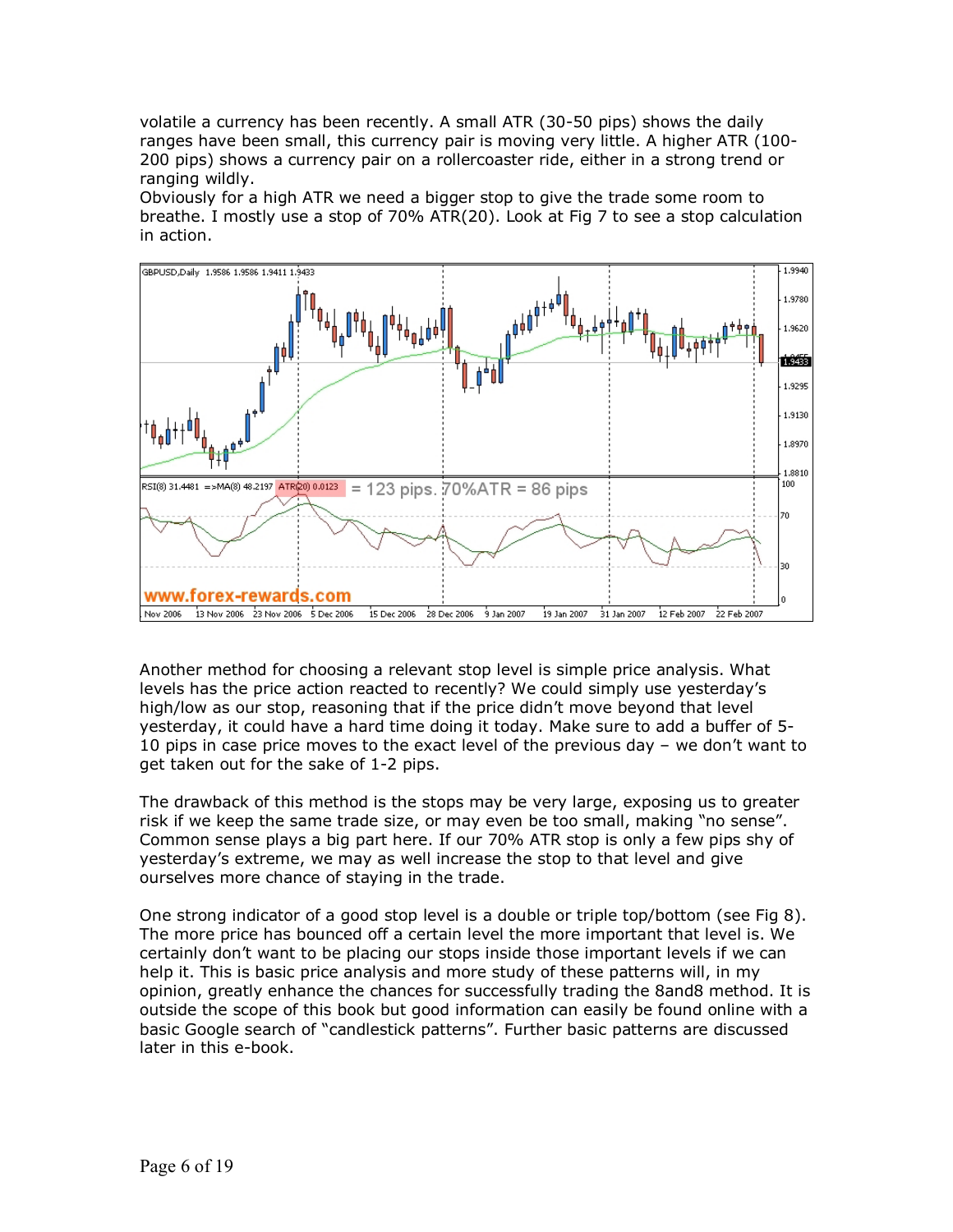No matter how much the charts tell me though, I never place a stop bigger than 100% ATR. This is a personal rule – you must find whatever level you are comfortable with.



# **Exiting a trade**

"Where a calculator on the ENIAC is equipped with 18,000 vacuum tubes and weighs 30 tons, computers in the future may have only 1,000 vacuum tubes and perhaps weigh 1.5 tons." *Popular Mechanics, March 1949* 

When to exit a trade is, like predicting the future, deceptively difficult. It is where all the negative emotions of greed, fear and regret come out to play so having a plan of exit is vital. Here we look at a few suggestions for exiting your trades. Traders, especially those who use daily charts, fall into two broad groups – those who like to close out trades quickly for a small profit or those who like to hang on and try to ride a trend. *You must decide what kind of trader you are, your expectations and your trading personality*. Are you happiest when closing trades for some profit quickly or are you prepared to suffer more losses, even profitable trades which turn into losers, for the prospect of riding a big trend? Let's first look at trying to stay in the market, in the hope that a trend will develop and carry our profits with it.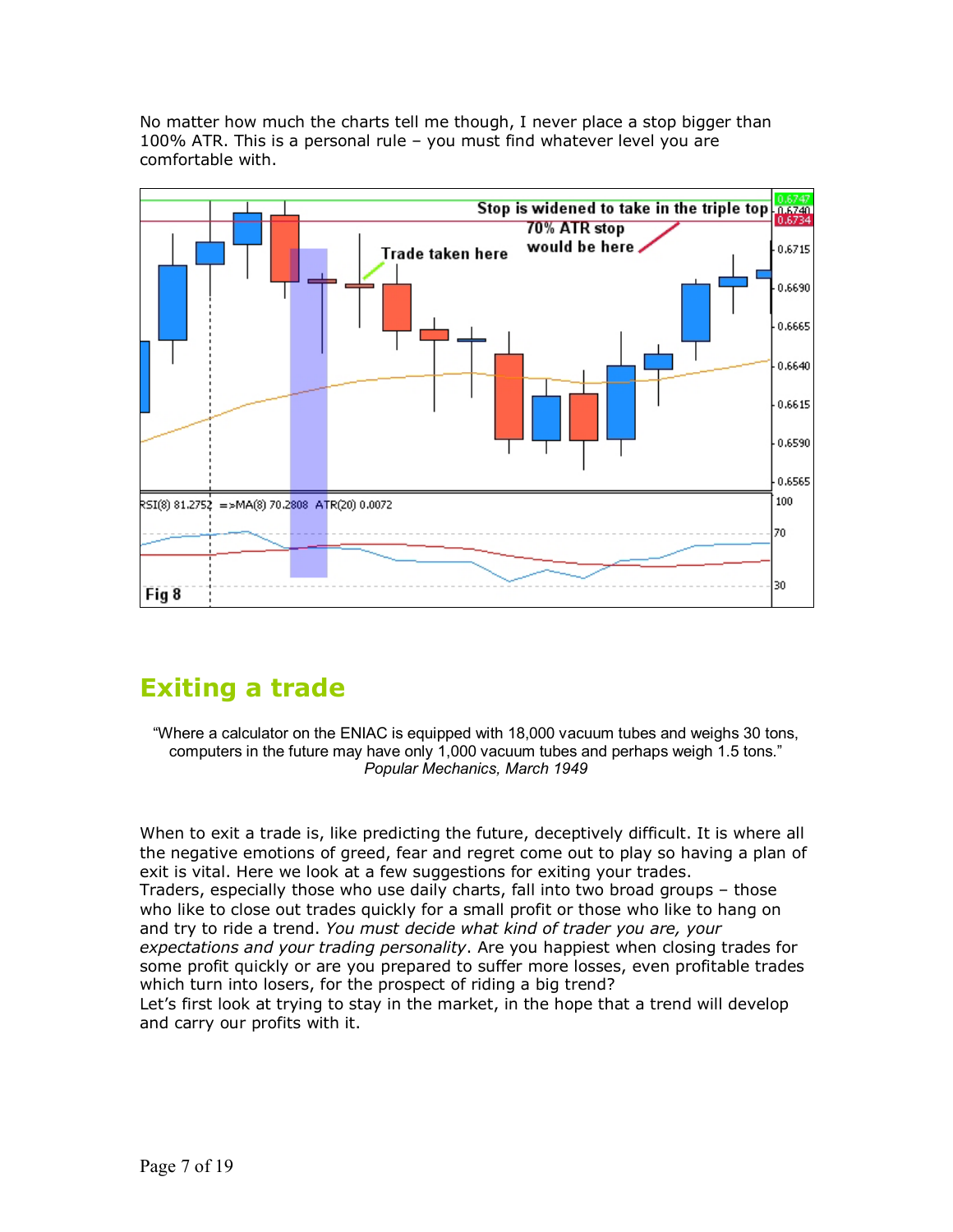### **No target point, moving up stops to 70% of ATR**

Here we don't set a target point (t/p or limit) where we're happy to get out the trade. What we aim to do is simply move up our stop day by day, 'locking in' profit as we go and let the market decide when the trade is over. Remember our 70% ATR stop level? Well, we place that as usual on the first day but set no t/p. On the next day, if the trade goes in our favor, we move that stop which will, depending on the movement, lock in some profit or at least decrease the stop size (and therefore risk). The aim is to get in a happy situation where we're in a trade, profit is locked in and we ride that trend with zero risk. This is known as a "Free trade".

It's best to look at a real example. On the chart in Fig 9 we are making use of a 70% ATR channel indicator to visually show where the stops are – you can of course calculate manually. The indicator is available on the resource page, www.forexrewards.com/resources – put it in the /experts/indicators folder of your Metatrader4 directory.

In Fig 9 we have entered a BUY trade on the GBP/JPY. Following the rules we enter at the opening price of the new candle and set our stops at 70% ATR as indicated by the lower channel (or calculated manually) – position (a). The trade goes in our favor so the next day we move up the stop to position (b). You can see this means we have locked in a small profit – we're in a free trade and all pressure is off. Next day stop is moved to (c) and we move further into profit. Then the price starts to fall a little, not enough to take out our stop, though. Crucially, the stop IS NOT MOVED LOWER. We keep it at the same level as (c) and the trade is stopped out at (d).

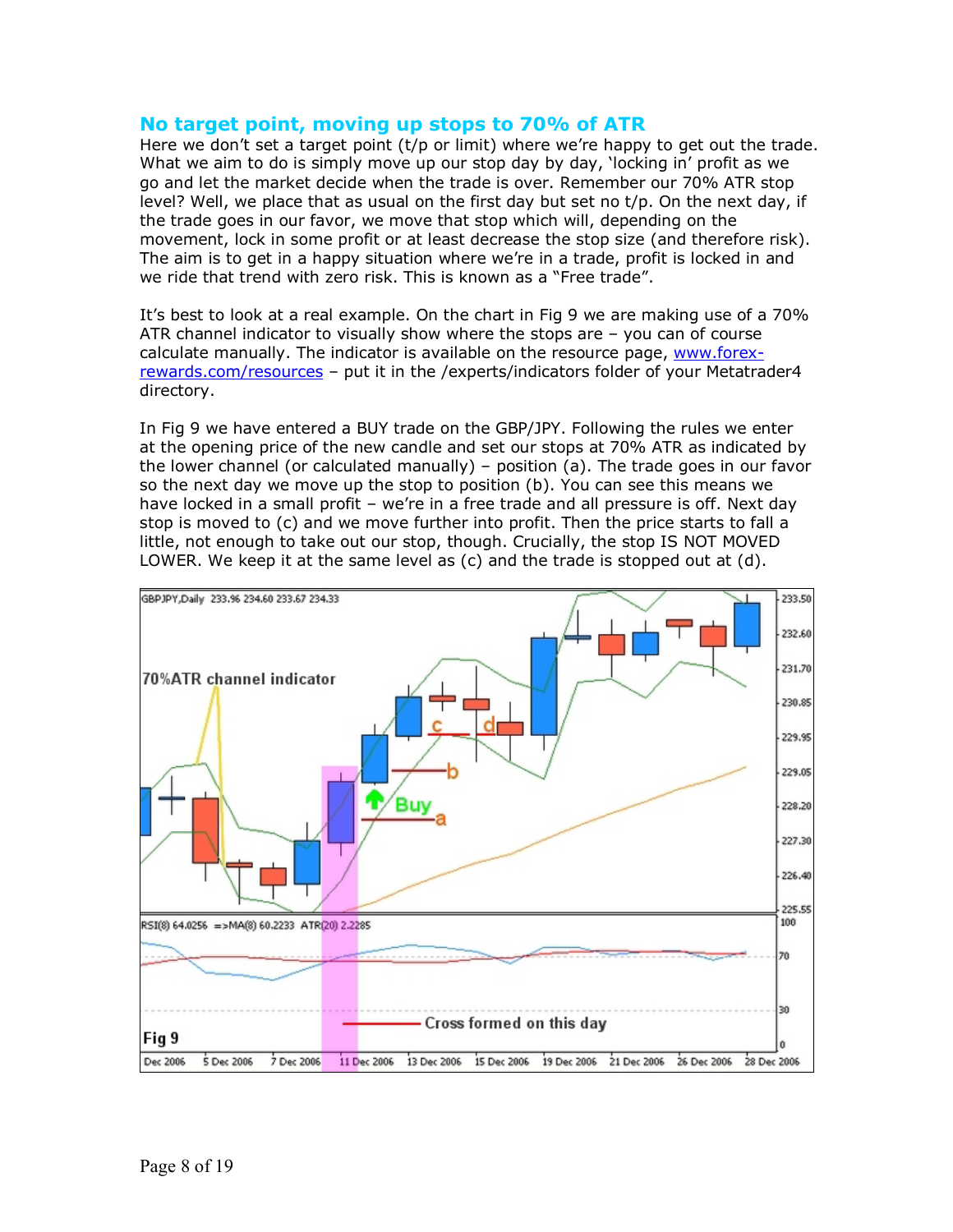We're now going to look at ways of setting a target point - a level at which you're happy to exit a profitable trade. Remember: if you're HAPPY exiting a trade, don't get plagued by "if onlys" if the price continues to go on in the same, profitable direction. Make your exit plan part of your entry strategy.

### **Getting in and out**

You may want the security of "pips in the bank" as soon as possible – aiming to get out of a trade the same day. The 8and8 method lends itself well to this strategy, (backtest yourself to reaffirm this) even setting a target which is less than your stop. This may take the form of another multiple of the ATR – equal to the stop at 70% or even lower at 50%.

### **Setting a limit at support/resistance areas**

Areas of support and resistance (s/r) give us a logical level at which to exit a trade. If the price has reacted to a certain level in the past, we need to be aware of this when placing our target point. This could mean a recent high or low, an historical high or low, double tops/bottoms or a level which price has reacted to many times over a long period.

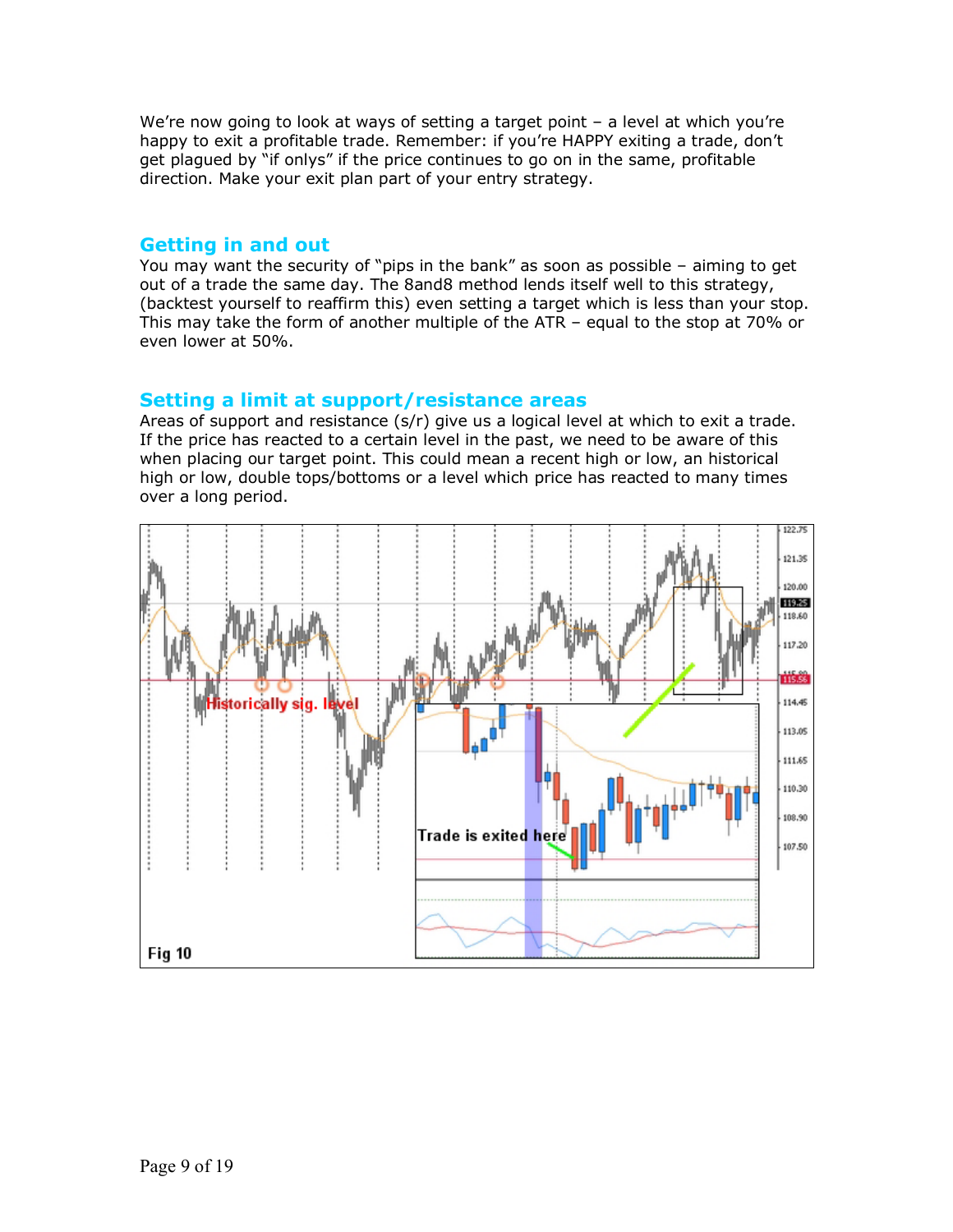### **The 28 EMA as a target point**

The 28 period exponential moving average is a favorite of mine when using the dailies. It often provides support or resistance and I also use it to indicate the trend (discussed later). Other traders have other preferences for moving averages – play around with different values and find your own preference.

Below are a couple of charts showing where the 28 EMA is used to exit a trade – we are predicting that price will have trouble going past this and so get out. Now of course when the EMA is far from our starting price, other methods may have to be used.



# **Using Fibonacci levels**

Fibonacci levels show retracement points where price, moving counter to the trend, may bounce. Bundles of information on drawing and interpreting Fibonacci levels can be found on the web. When we are trading counter to trend, these levels give us a good point to put our targets. In my trading of the 8and8, I look most to the 50.0 level.

Below is a chart illustrating this point and also how we can use the 28 EMA and s/r to back up our t/p decision. This 'convergence' is a crucial part of chart analysis and we look at it further in the "Choosing the trades to trade" section.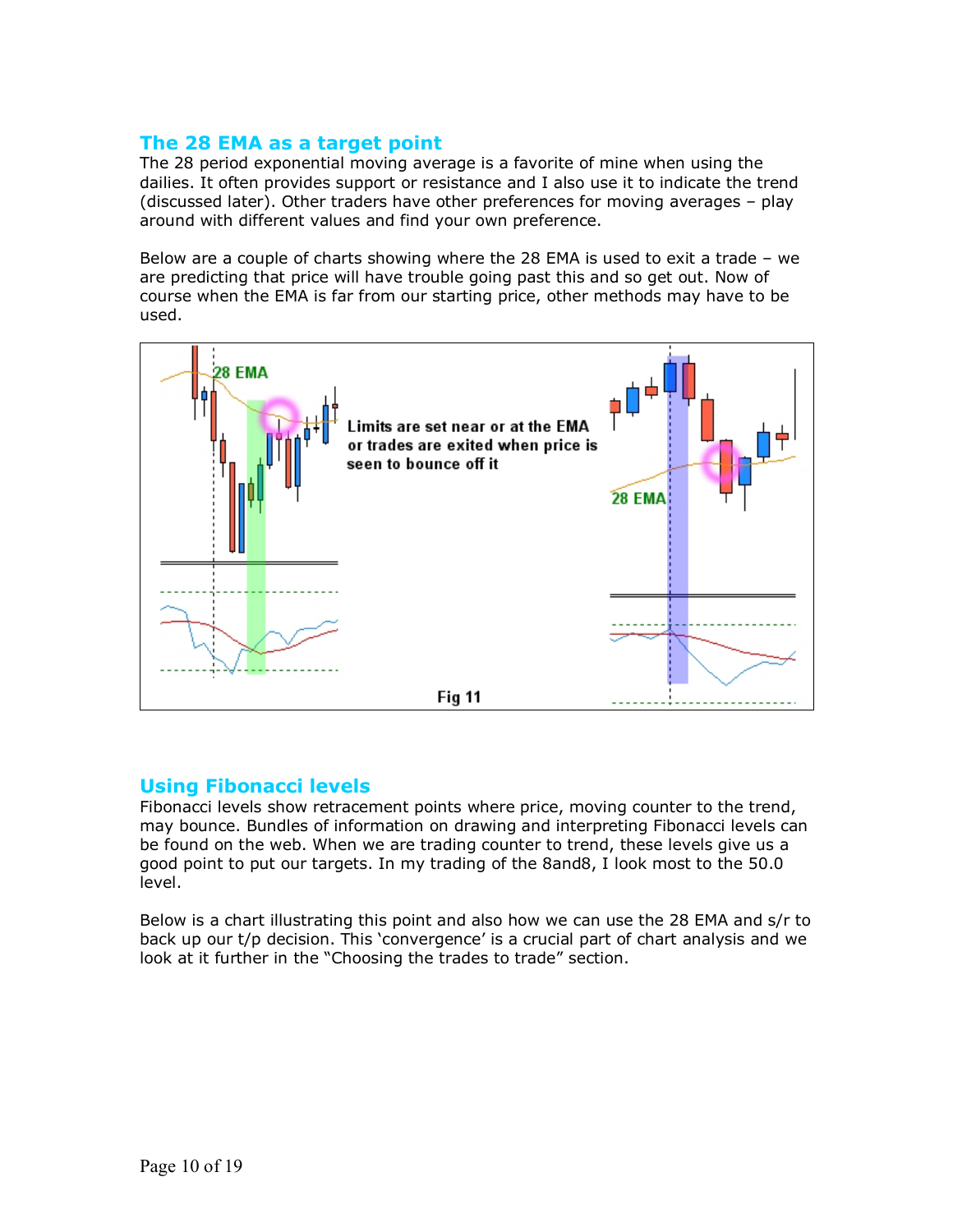

# **Multiple lots**

There is of course a middle ground to the choice of using a target point (limit) or not and that is to use two (or even three) lots. Say I want to trade 1 standard lot - \$100,000 – but instead of choosing whether to put a t/p or not, I want to have two different trades, one with and one without. This means splitting that lot in two – two \$50K mini lots. On one I choose a limit using one of the methods outlined above and the other I leave open (the 70% ATR stops method), hoping a trend develops and riding it for all it's worth. I place identical stops on each trade.

Above is the outline for a trading system. It is one I and others have used to considerable success. This doesn't mean it will be a success for all who try it. I recommend trading this for a least 1-2 months on a demo account, getting a feel for the method and for each currency pair (and on demo try to trade as many pairs as possible). If you're comfortable after that, look to be more selective in which trades you take. Add in something you think makes it better, make it your own.

……………………………………………………………………………………………………………………………………….....

The following chapter looks at being more selective, waiting for the best set-ups to appear.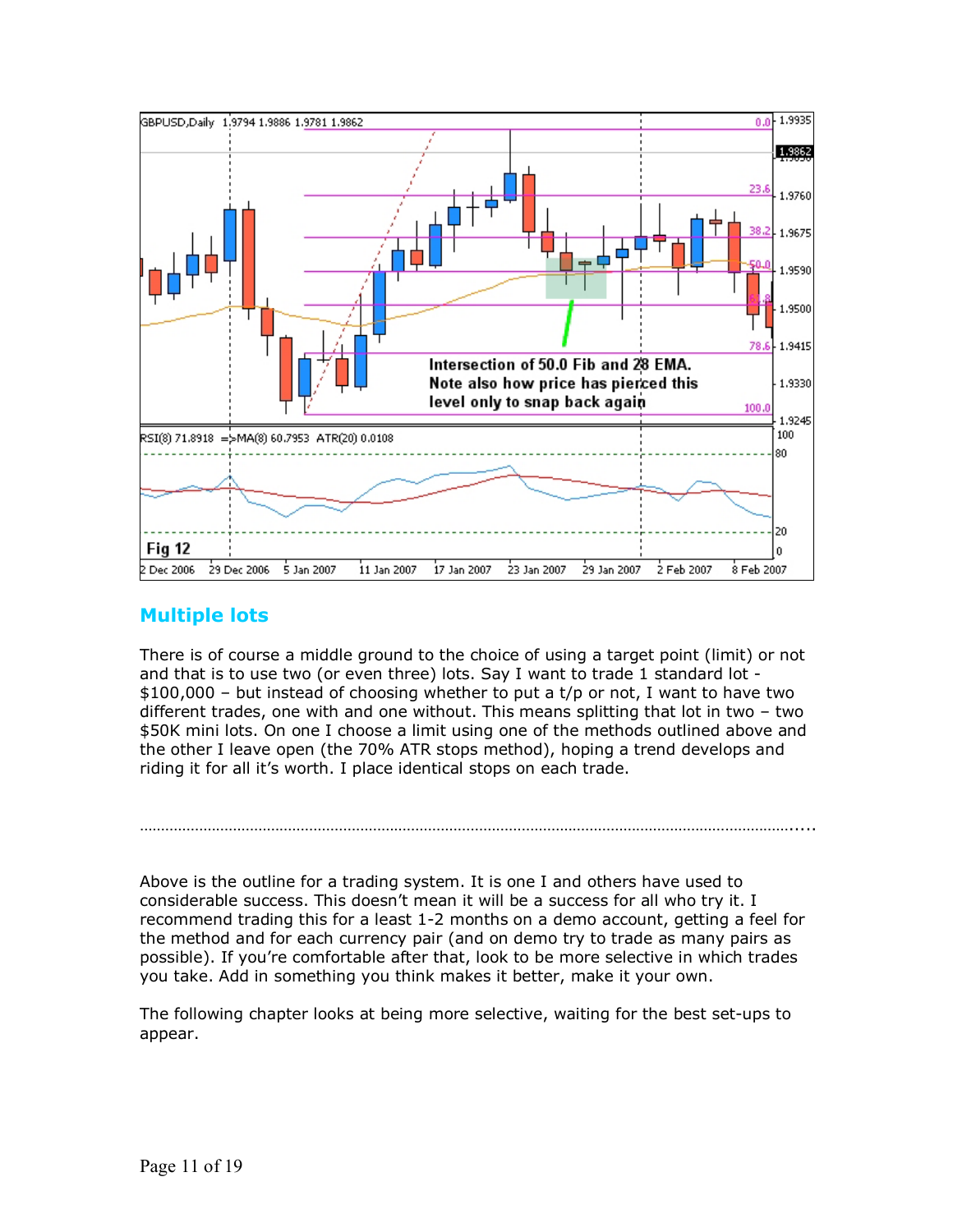# **Choosing the trades to trade**

A handful of patience is worth more than a bushel of brains. *Dutch proverb* 

Do you trade like this... https://www.community.community.community.community.com





You don't always have to be in a trade – in fact not taking a trade is a position too, just as going long or going short is. Here are some things I personally look for to give me confidence I'm entering a good trade. I'm not always right, nobody is. I'm merely looking to improve my odds of being right.

### **Going with the trend as shown by 28EMA**

Look at the recent history, say 4 or 5 months, of a pair – is there a strong trend? Look at the 28EMA – has price stayed on one side of it? If the answer is yes, then do we really want to be guessing the end of this trend?

All I'm doing is playing the odds. In my experience going with the trend, if there is one, produces a lot less stomach acid and a few more pips.

In real terms this means ignoring the crosses which go against the bigger trend, waiting for the subsequent cross to get back into that trend, or taking the countertrend signal while lowering my t/p expectations. Following the trend can be taken to mean not just the daily but weekly trend too. Take some time when evaluating your trades on the daily charts to click on the weeklies to see if the trends agree.

Of course there are occasions where we should be looking to trade against the trend and below we'll look at some.

### **Bucking the trend with double tops/bottoms and exhaustion spikes**

Candle patterns play an important role in determining a potential turning point in price. If I see one of these patterns when a cross occurs I'm usually on board. Look at Fig 13 for descriptions of these candles. *Note: the usual terminology for an 'exhaustion spike' is either a hammer or a shooting star – I just think the first term is easier to visualize.*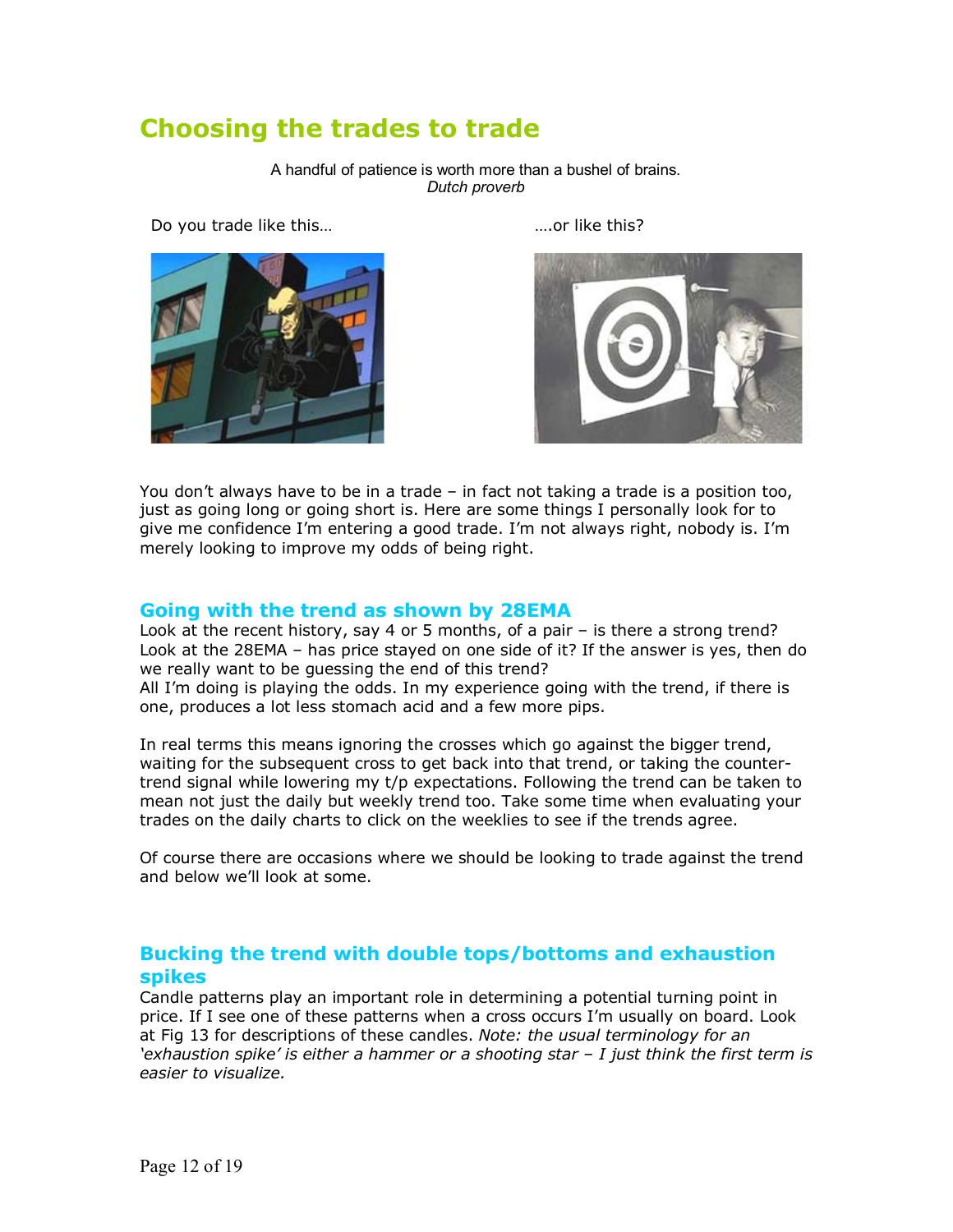

It's important to note that candle patterns are not enough by themselves to give a green light, we must use other indications that a top/bottom is in place and in our case that comes as an 8and8 cross.

Here is a chart showing when candle patterns give us the confidence to enter a trade against the established trend – i.e. picking a top/bottom.



Let me repeat, using tools like these only attempts to improve our edge. These charts show when it does work out. There are plenty of times when the trades fail.

### **Waiting for convergence**

As mentioned in the Exiting Trades section, we come back to our friend convergence - the intersection of different technical tools.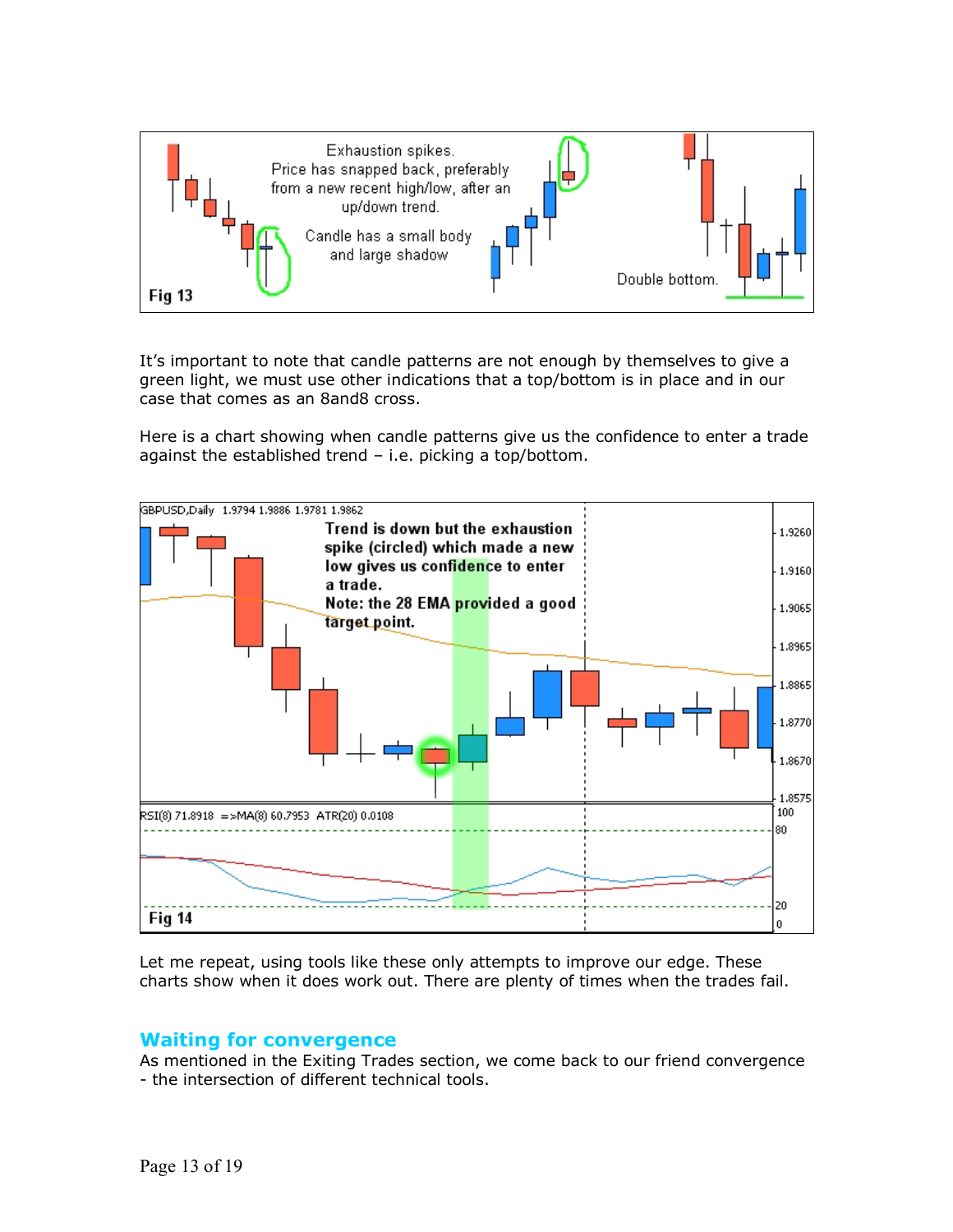In my trading I look most often at Fibonacci levels, the 28 EMA and trendlines. When I see price bouncing from these, it's a big heads-up. If they're accompanied by a support/resistance level or candle pattern then it's game over.

The chart below shows an example of different technical analysis techniques giving back-up to the 8and8 cross and giving us the confidence to enter a trade.



# **Ignoring 'back-to-back' signals**

If only all charts had nice big sweeps with large trends which deposited pips galore into our account. Unfortunately we have to trade in the real world where price whips back and forth and produces multiple losing cross signals.

While accepting losses is a big part of becoming a successful trader, we need to look at avoiding the down times as much as possible. When a cross comes immediately after a cross, especially if the 8EMA is flat, it may be time to put on your sniper's hat and sit it out and if you *are* taking a trade in these conditions you'll want to keep your t/p conservative.

In ranging markets there is the choice of ignoring the 8and8 crosses (when there are back-to-back-to-back signals) and instead set up a breakout play based on recent highs and lows. Look to adapt, accept your losses as part of doing business and there's more chance you'll come out the other end of a testing time.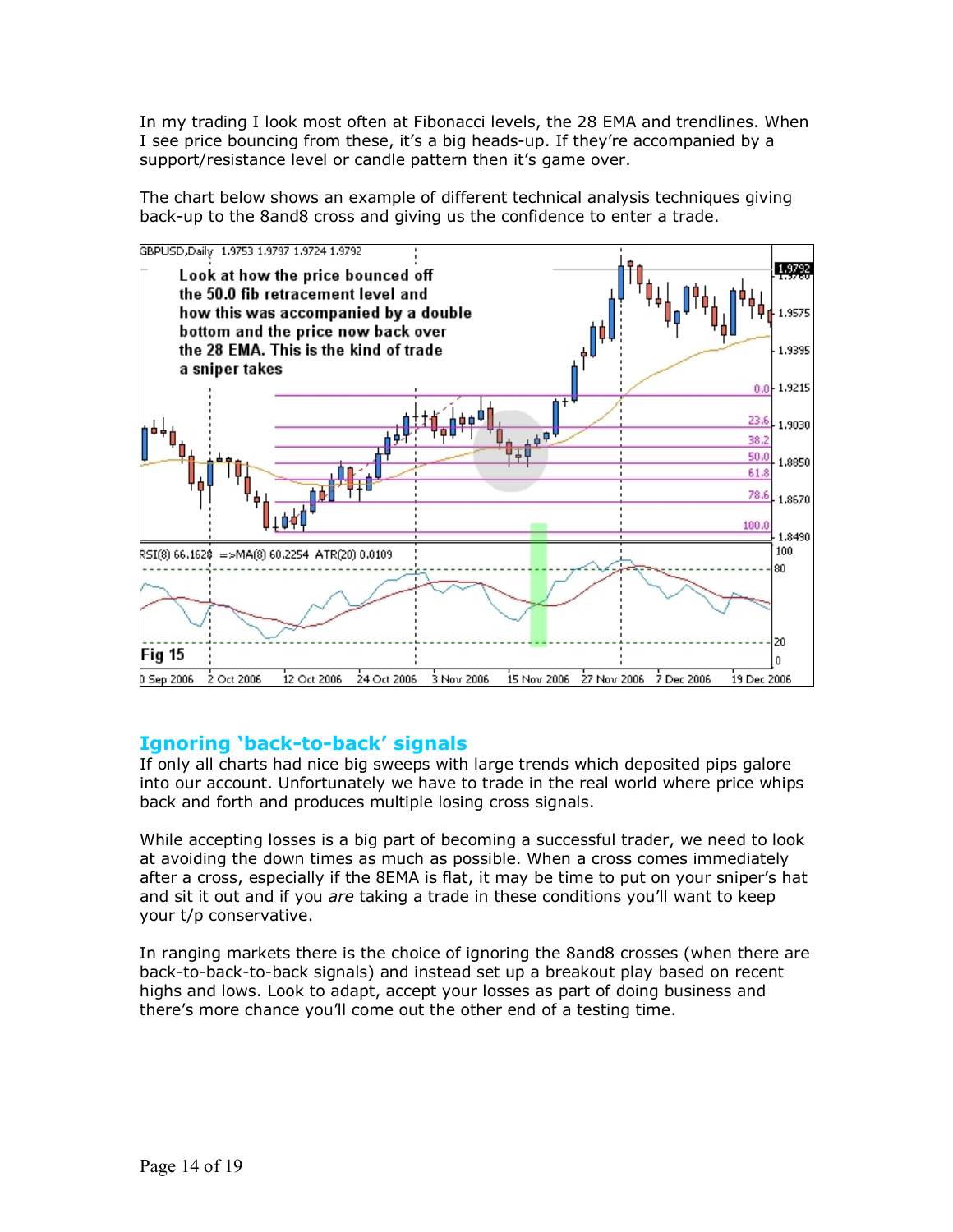

### **Not taking a cross due to important news reactions**

Without wishing to write a whole chapter on news releases and their affect on price, it is important to take into account crosses which happen due to a single news release. That is, the price reacts to some unexpected political or economic news, drops like a stone and we have a bagful of crosses the next day.

Looking at a good forex calendar, www.forexfactory.com/calendar.php would tell you what, if anything, caused the price to move violently. The most important thing is how we deal with these crosses. Personally I'm wary of taking a trade on the back of a news release and prefer to sit them out or limit my exposure. One I do make an exception for is any surprise interest rate hike which has more potential than other data to impact the market for several days and can initiate a trend.

### **Waiting for a retrace on bigger moves**

If a signal does happen due to one large move, be it news-related or not, and I decide to take it, this is the only time I don't automatically look to get in at the opening price. In my case, I wait for a retrace in price using the 23.6 or 38.2 Fibonacci levels of the previous day's high and low. This enables me to get a better price and means I can lower my stop loss level too. Sure you're going to miss some trades when the price doesn't retrace and keeps on its merry way but, as always, we're not trying to catch every pip, just increase our odds for success.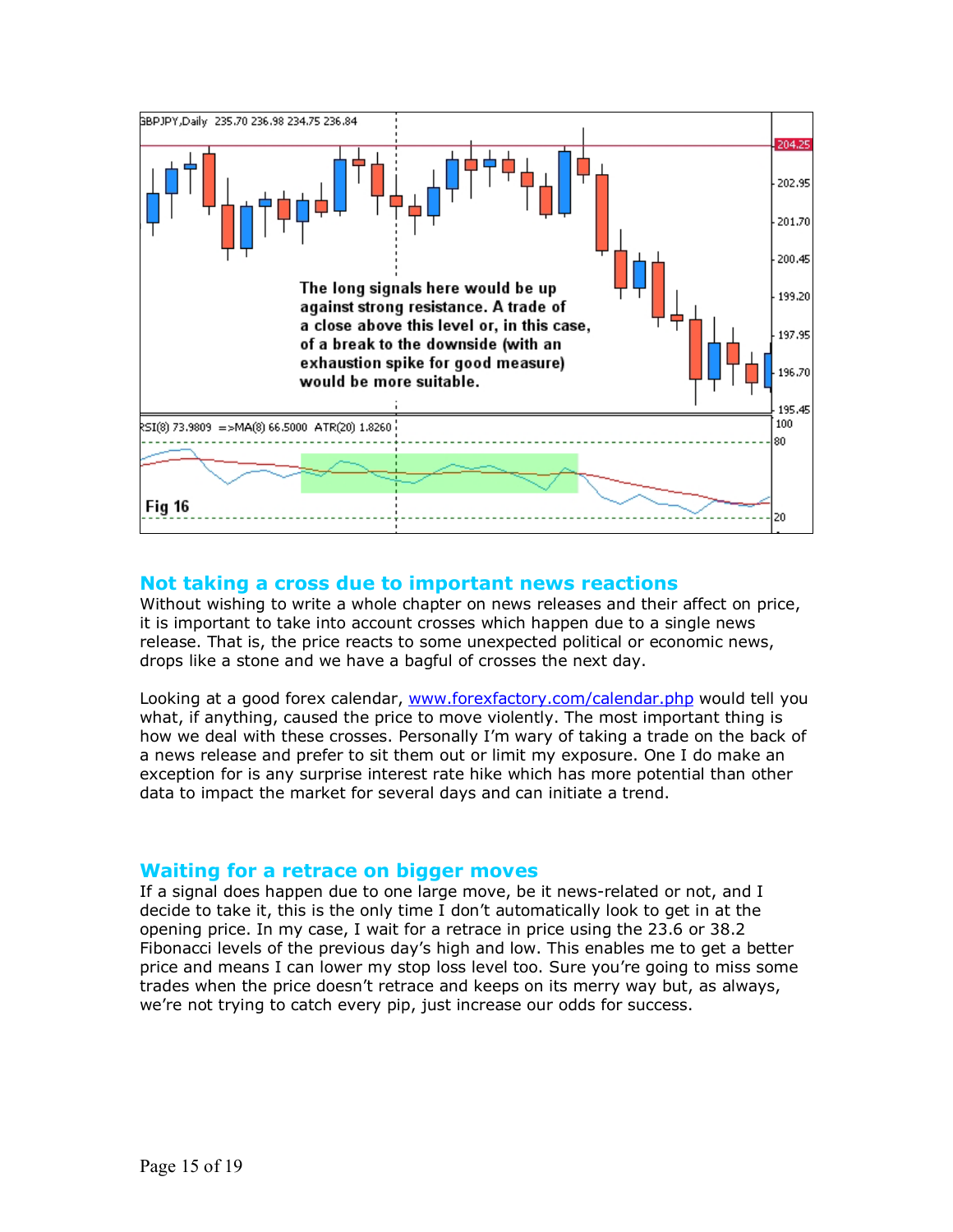# **Some final thoughts**

### **Risk exposure and minding correlation**

Risk exposure is another key to the long-term success of any trading method. In black and white terms this means what percentage of your capital are you willing to risk on one trade. Risk too much and you'll be forever playing catch-up. Consecutive losses will happen and being sensible with trade sizing will ensure we stay in the game through a rough period.

While with experience you may be able to judge risking more or less depending on your confidence in the trade, it is best to start off small.(whether you're new to trading forex or trying a new method).

**Personally I am comfortable risking up to 3% of my equity on an 8and8 trade. This doesn't mean I always risk this much and certainly, if you're starting out and feeling your way, use 2% or even 1% risk.** I have prepared a simple yet effective excel tool for calculating what size lots you should be trading. As always, it's on the resource page, www.forex-rewards.com/resources. Never decrease your stops so you can trade more lots – determining stops comes first, then calculating how much that stop allows you to trade.

Excellent examples and advice can be found on this thread, www.forexfactory.com/showthread.php?t=3690 Take the time to read and digest – you'll be glad you did.

Another consideration is how many currency pairs you are going to trade. As I mentioned above, when demo trading trade as many as possible for practice - and in real trading we also want to be trading a basket of pairs to ensure we get a good amount of signals. But when trading for real we have to be aware of correlation i.e. currency pairs which move in the same direction.

Take EUR/USD and USD/CHF for example. These two pairs often run in mirroropposite directions so when you get a BUY cross on one, you'll more often than not get a SELL cross on the other on the same day. Taking both, you're effectively doubling your exposure as both will likely have the same outcome. A safer strategy would be to look at pairs which move more independently of each other, say, EUR/USD and USD/CAD or GBP/JPY. This gives more diversification and so less chance of taking a big hit to our account.

#### **Backtesting for confidence**

Picture this. You're trading the 8and8 method, everything is going along fine and then BOOM – five losing trades in a row. How you respond to this is crucial to your success, not just in this method but in any.

You can pause, look back at your trades, read your trading log, read this book again. "Was there anything I missed? What can I learn from this?".

Losses happen – what can give you the confidence to stick with a certain method and not just give up and look for the latest new thing offering "500+ pips/month GUARANTEED!!!!"? Confidence comes from backtesting. Going over the charts one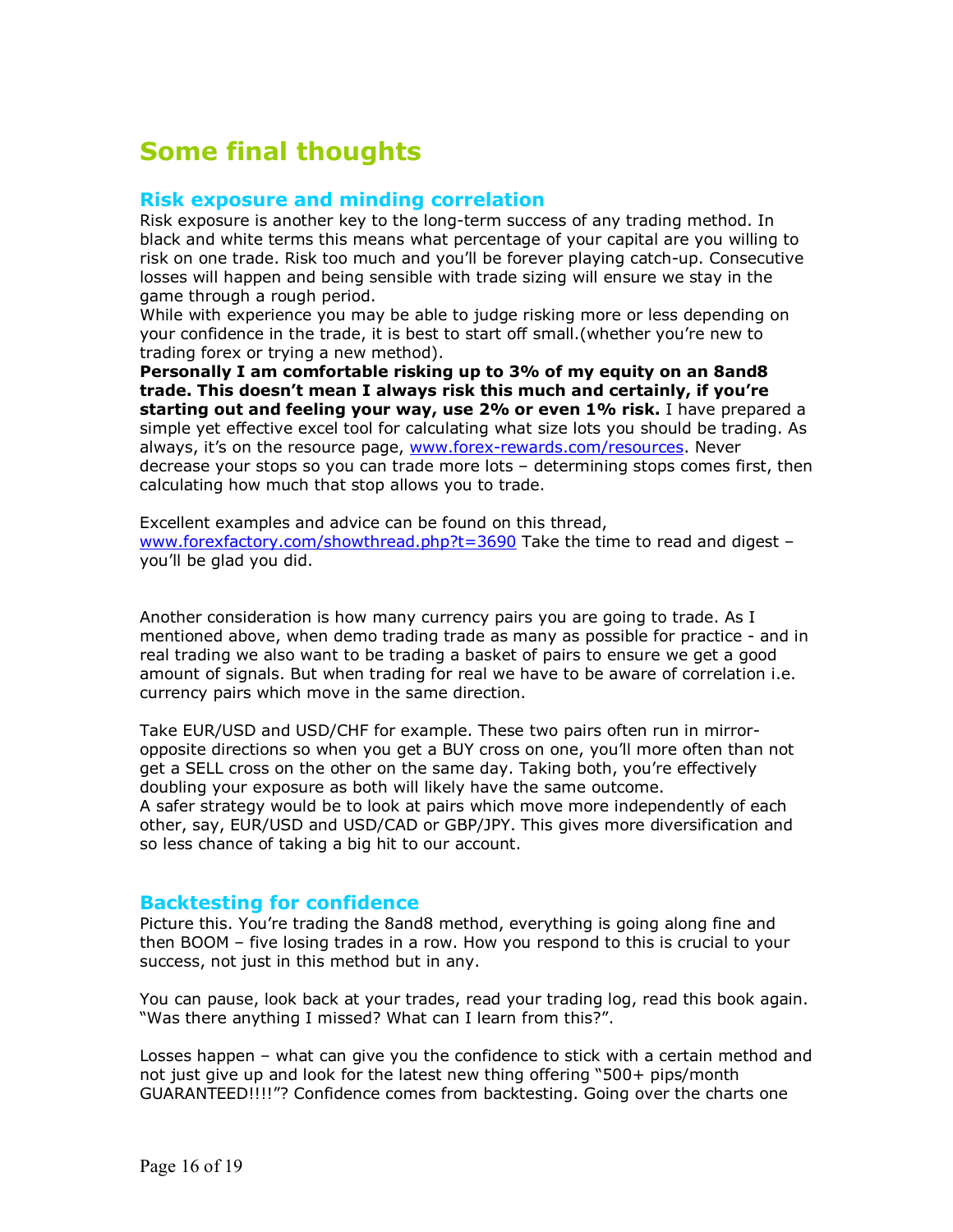bar at a time and assuring yourself that this works. If you haven't done that pencil work you're more likely to give up when the losers roll in (and roll in they will).

I've done that pencil work but I'm not trading your account. Confidence to trade through a rough period only comes from the rock-solid belief that "Yes, this has happened before but look – it picked up again. I know because I tested it."

### **Four months of trades**

As an ending, I thought it'd be useful to go through the daily chart of the GBP/USD and explain the day-to-day decisions. This is one way to trade the 8and8, there are many. Keep in mind the notes below are not a trade diary but a retrospective study. For that reason, not matter how hard we try, hindsight will be a factor. I'd recommend doing this kind of study as part of your backtesting. Print out a chart, uncover it one day at a time with a blank sheet of paper, make a note of what your trade choice would've been. Then start your trade diary when forward-testing.

Here is the chart:

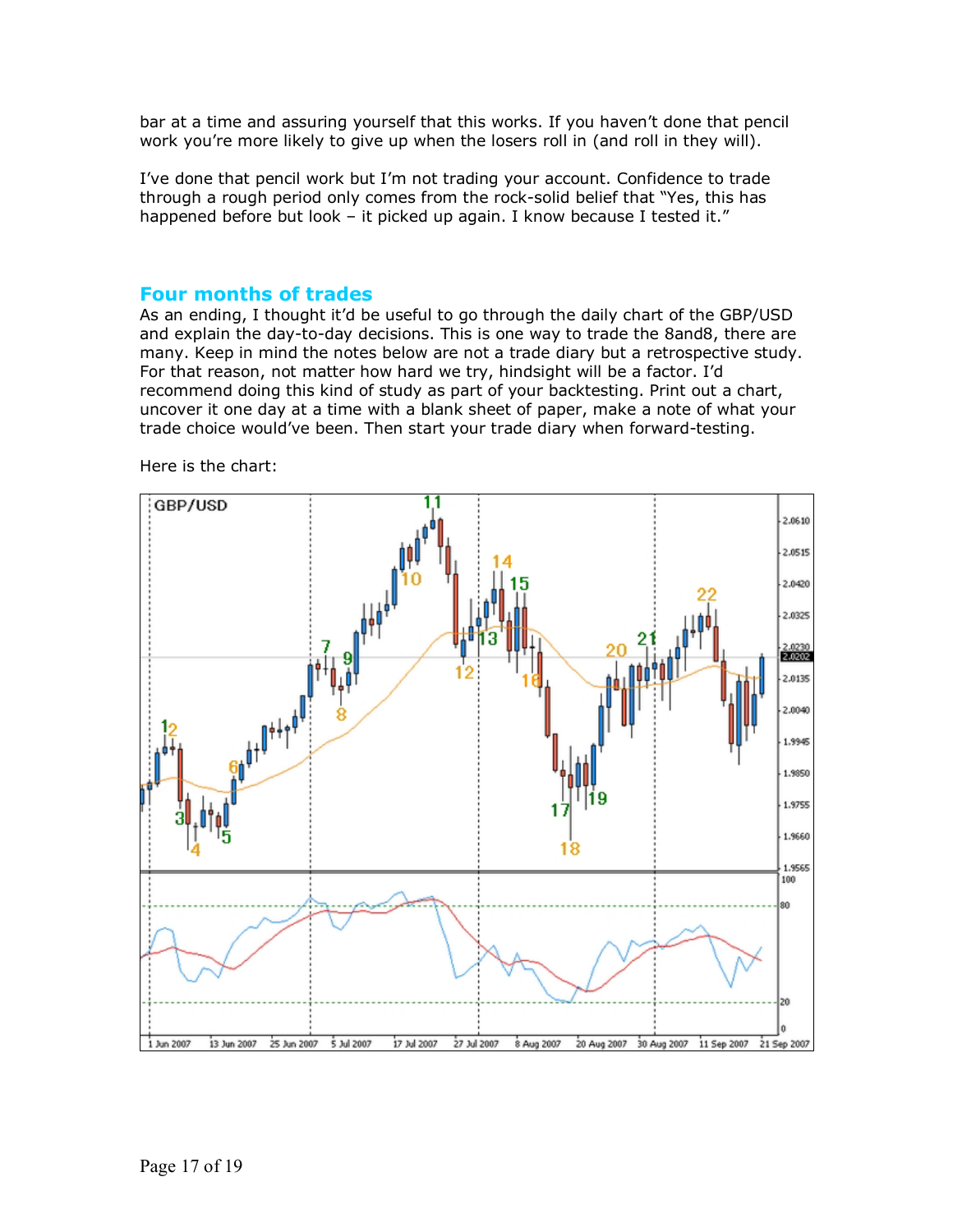We will be looking particularly at "exhaustion spikes" as mentioned before. To recap, this candle pattern has a long "wick" in one direction and a short "body" at the other end (picture a long reed standing in a small vase, and also the reverse). These are referred to as "ES" below.

- 1. Possible ES, but not close to a cross. Wait.
- 2. "Spinning top" pattern. Good!
- 3. Short signal at the end of day; 8and8 cross and large red candle shows momentum. It's also broken through the MA.
- 4. 150+ pips were available. ES reversal? Wait and see.
- 5. Long cross which takes us back into the general uptrend.
- 6. Buy at open. 400+ pips on offer, trail with 70% ATR.
- 7. Small ES but price is showing indecision with an UP-DOWN-UP-DOWN pattern. Some pips were available but prefer to wait it out.
- 8. Nice ES here and…
- 9. …followed by a blue candle. It's barely a cross here but even if it wasn't officially a cross, I'd still take the long trade because of the ES followed by the blue candle.
- 10. False 8and8 signal. Nothing in the price action makes me confident about this trade. It could of course have been a winner but it makes more sense to only take the "A" set-ups. Spread over multiple pairs there will be enough signals to take.
- 11. Good ES here followed by a big red and cross. Take this and it's a 350+ pip trade.
- 12. Marginal candidate for a reversal candle here. Wait and see.
- 13. Price swinging wildly here with two ESs in opposite directions here, neither are at recent highs/lows. Prefer to wait and see.
- 14. Sell signal with a double top. 130 pips on offer but with the price behaving this way, would probably leave it alone.
- 15. Double top again and another sell signal. If you're taking these, might be better to dial down your trade size.
- 16. Double bottom now. If I'm in the short, I'd leave it. If I wasn't I'd set up a breakout trade at the double bottom and the double top at 14.
- 17. Nice payout for short then an ES. No cross near.
- 18. Glad I waited! Huge spike down. If we get a blue and a long signal, will take it for sure.
- 19. Finally got the long signal at the close of day here. Bonus as the close is above the spike high at 18. Good momentum now and 200+ pips.
- 20. Tough one. Nice ES (not the best but still a good one). However, no Fozzy cross.
- 21. Small spike up but followed by a blue. The red then comes bringing a cross with it which turns into a loser. Price is again doing the multicoloured dance of REDBLUERED.
- 22. ES here but was preceded by the multicoloureds again. OK, time to adjust the rules here – the red two days before is almost a doji (no body) so I will ignore it. When there is an 8and8 signal and a nice ES, I'll trade it.

#### **NB: These notes were inspired and in part copied from a post by the FF member "Beachbum" – my sincere thanks go to him for all his contributions.**

\_\_\_\_\_\_\_\_\_\_\_\_\_\_\_\_\_\_\_\_\_\_\_\_\_\_\_\_\_\_\_\_\_\_\_\_\_\_\_\_\_\_\_\_\_\_\_\_\_\_\_\_\_\_\_\_\_\_\_\_\_\_\_\_\_\_\_